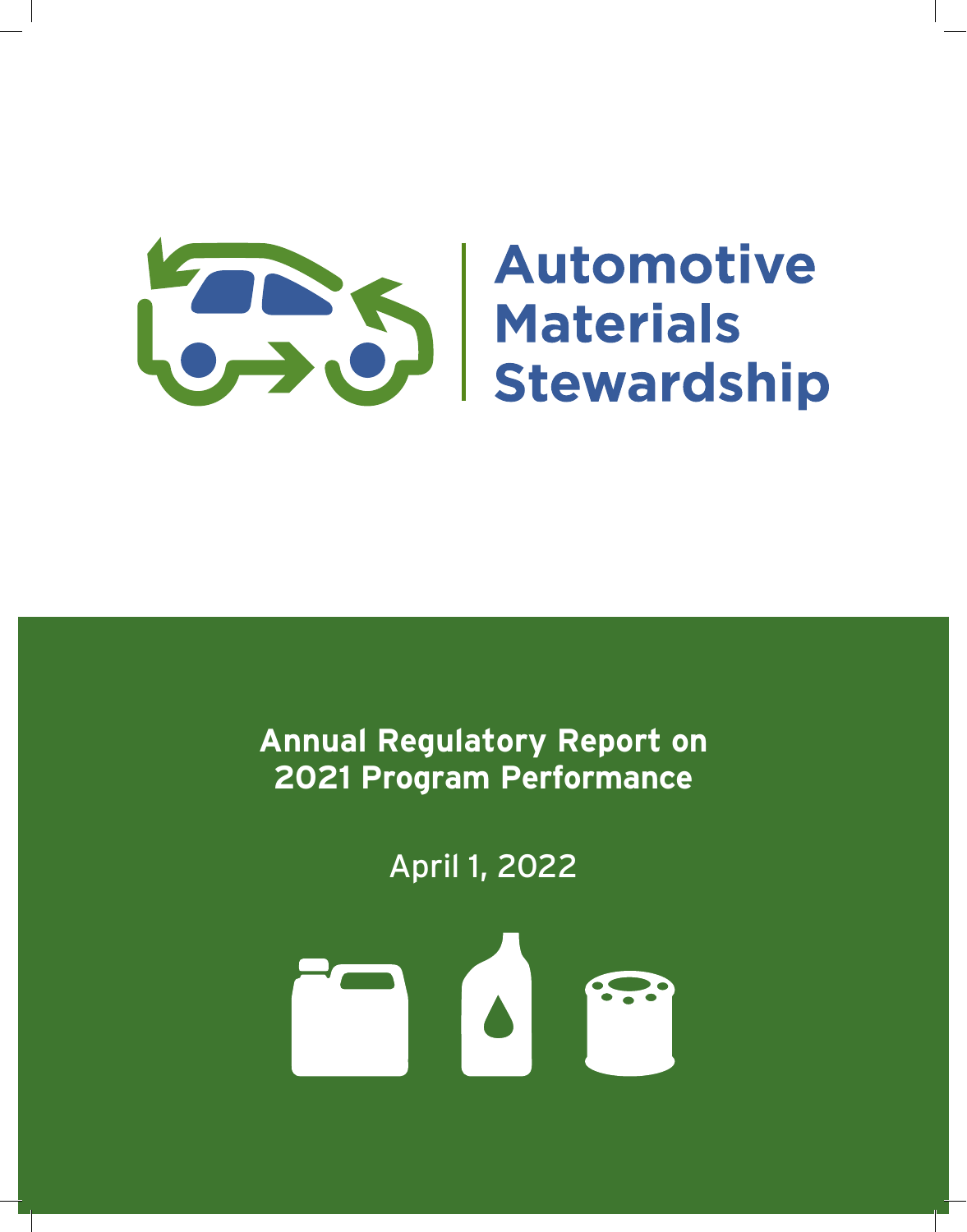

# **Signature of the Chair of the Board of Directors**

This report has been approved by the Automotive Materials Stewardship Board of Directors for submission to Resource Productivity and Recovery Authority (RPRA) in accordance with the requirements of the *Waste Diversion Transition Act, 2016*.

Dave Fifield Board Chair Automotive Materials Stewardship Board of Directors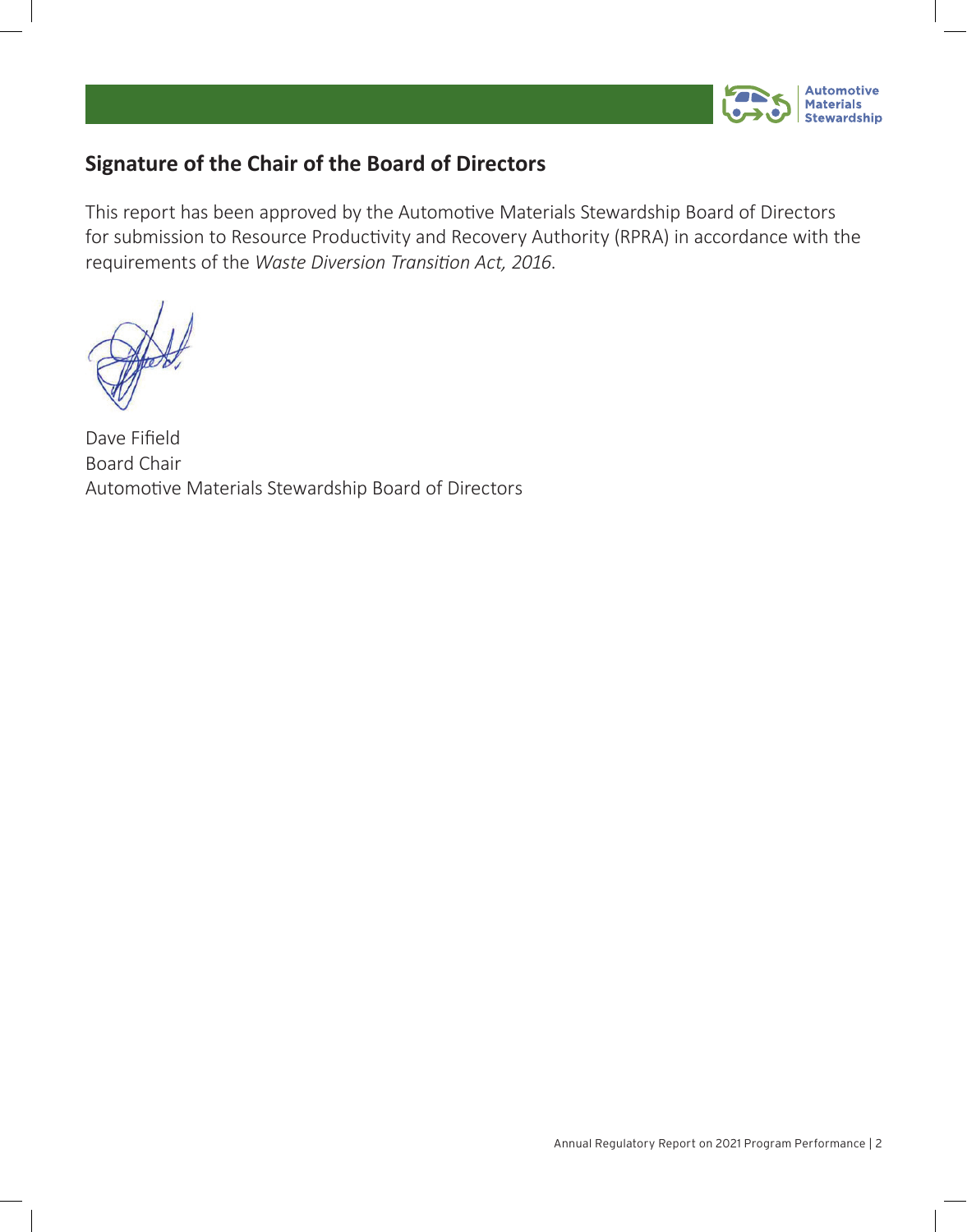

# **TABLE OF CONTENTS**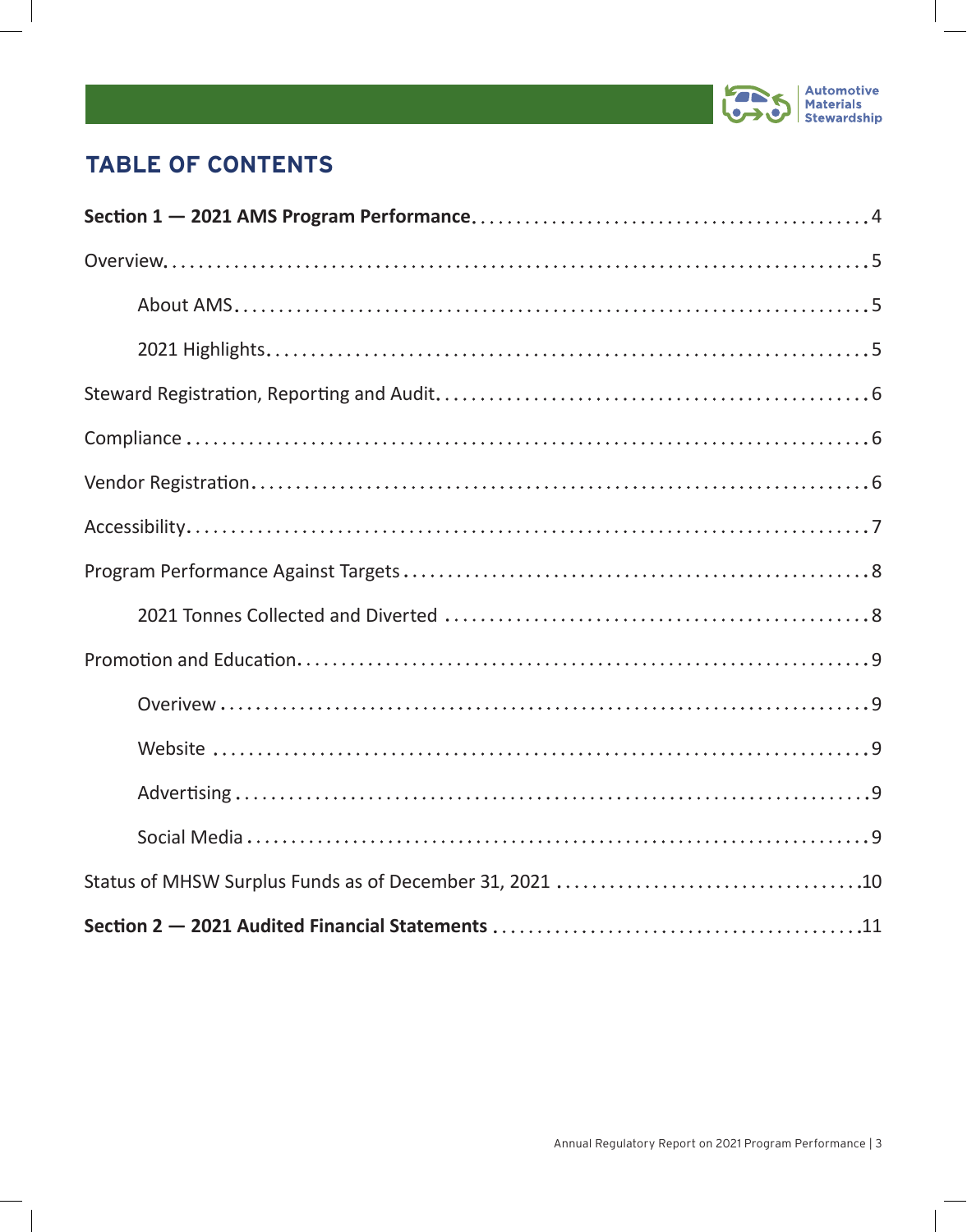

# **SECTION 1** 2021 AMS Program Performance

Annual Regulatory Report on 2021 Program Performance | 4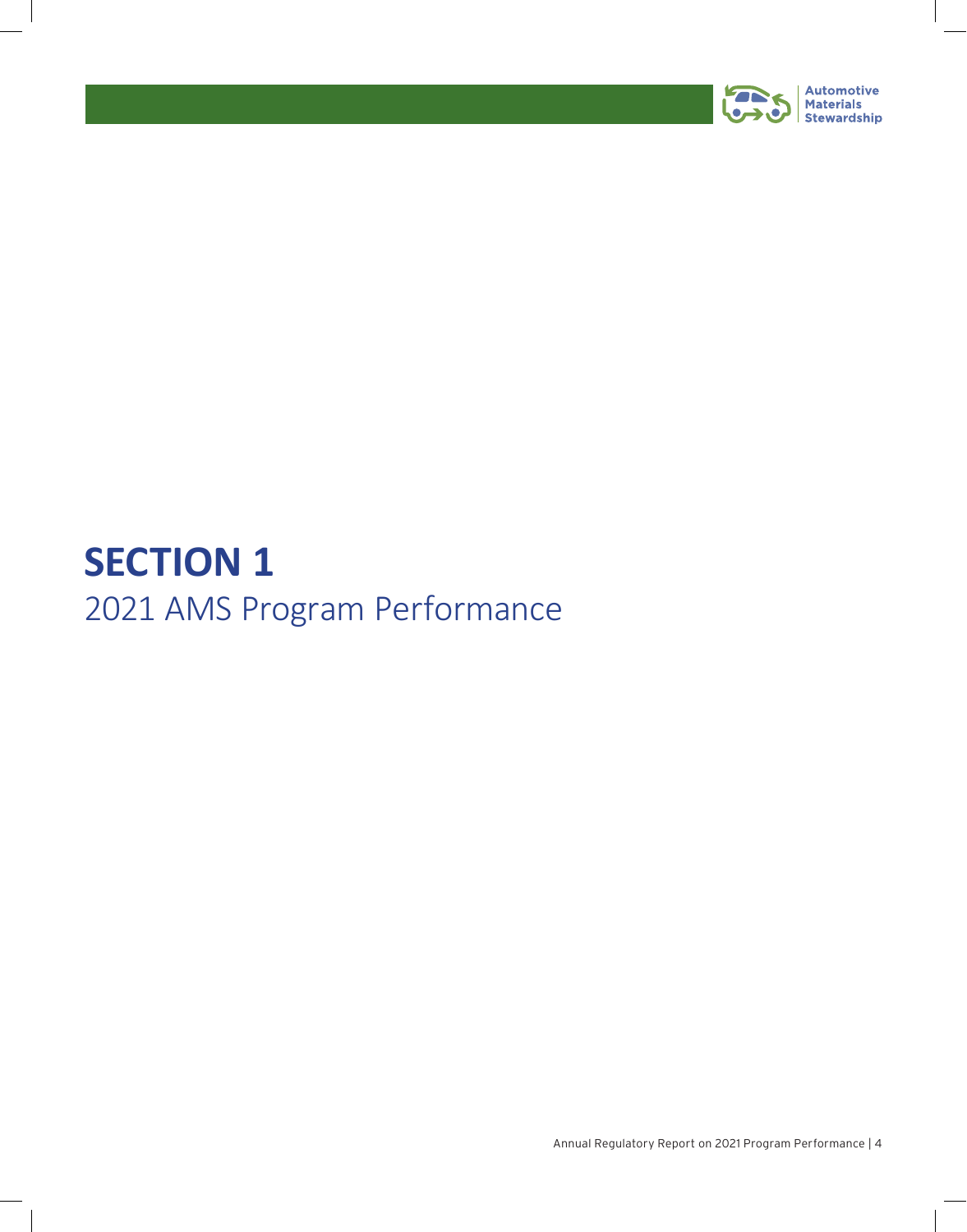

## **Overview**

### **About AMS**

Automotive Materials Stewardship (AMS) was established in early 2016 to represent the interests of Canadian businesses in the automotive sector to create convenient, environmentally sustainable ways for consumers to recycle and repurpose used antifreeze, oil filters and oil containers.

On August 10, 2016, the Waste Diversion Ontario (now the Resource Productivity and Recovery Authority or RPRA) Board of Directors approved AMS's Industry Stewardship Plan (ISP) to manage used antifreeze, oil containers and oil filters in accordance with the Waste Diversion Act, 2002 (now the Waste Diversion Transition Act, 2016). AMS commenced operations of the approved Industry Stewardship Plan (ISP) on April 1, 2017. Prior to that date, these materials were collected and managed by Stewardship Ontario's Municipal Hazardous or Special Waste (MHSW) program.

AMS is an industry-led and industry-funded not-forprofit organization, bringing together key players to achieve better recycling performance. Operating under a form of collective producer responsibility with select organizations operating approved diversion programs, stewards were responsible for their automotive products sold to Ontarians by paying set fees on the oil filters, empty oil containers, antifreeze and used antifreeze containers they sell in Ontario. AMS then used these fees to pay for collection, transportation and recycling or repurposing of automotive materials to meet the performance targets included in the ISP.

The Government of Ontario filed a new regulation in 2021 that transitioned responsibility for managing hazardous and special products (HSP), including used antifreeze and its containers, oil containers and oil filters, to producers individually. Effective September 30, 2021, AMS ceased providing material management services under the ISP. Upon the conclusion of final

administrative activities, the ISP will be wound up. As of October 1, 2021, producers have the option of meeting their regulatory obligations acting on their own, or by retaining the services of a producer responsibility organization (PRO). AMS launched a new service offering as a PRO. Details are available on the AMS website.

#### **www.autostewardship.ca**

#### **2021 Highlights**

- 165 stewards were registered with the AMS program, representing 92% of Antifreeze, 85% Oil Containers, and 94% Oil Filters supplied in Ontario.
- The following are the collection and recycling rates for 2021
	- $\cdot$  Antifreeze 55%
	- · Oil containers 106%
	- $\cdot$  Oil filters 86%
- Serviced over 15,203 unique collection sites.
- AMS social media (through Orange Drop) generated over 20,000 impressions.
- AMS website traffic has over 48,000 users and 111,000 page views.

### **AMS Guiding Principles**

AMS will:

- Act in the best interests of its members, as a collective;
- Use reasonable efforts to carry out obligations diligently and cost-effectively and in compliance with provincial legislation; and
- Exercise skill and expertise in the operation of the AMS program.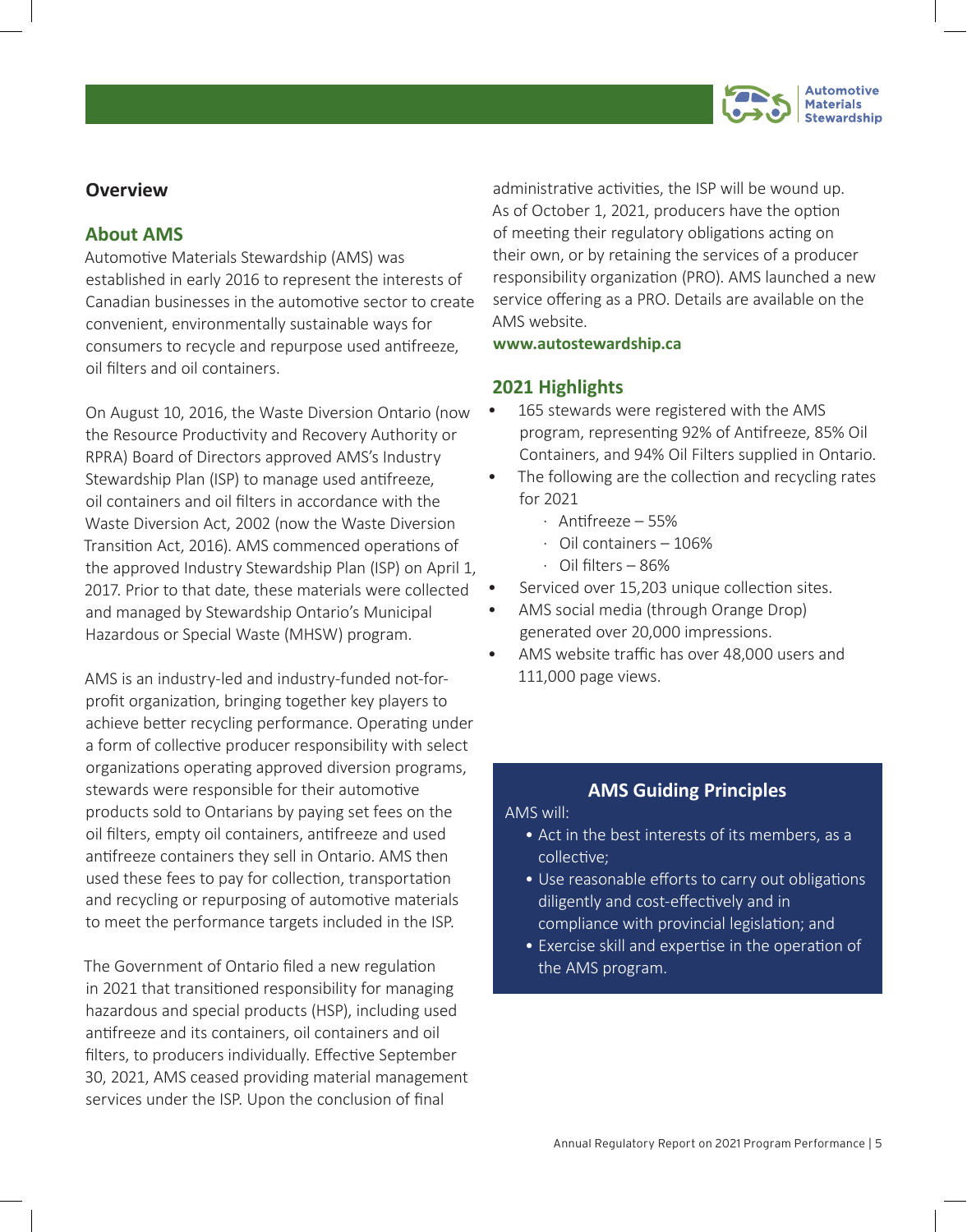

# **Steward Registration, Reporting and Audit**

165 stewards were part of the AMS Program as of October 31, 2021.

554 steward reports were received in 2021, including reports from voluntary reporters. \$4,775,266 in fees were invoiced to AMS stewards after the application of fee reductions resulting from the return of MHSW Program surplus funds. These are the fees as stated in AMS's Statement of Operations.

## **Compliance**

Each quarter, reports filed by stewards undergo reviews to flag any inconsistencies quarter-to-quarter on a season-to-season basis. If inconsistencies are flagged, then a follow-up with the steward is initiated to confirm or update the reports.

AMS partnered with the Used Oil Management Association (UOMA) to execute reviews that address the accuracy of steward reporting. Participation in the national UOMA reviews reduces the expense and administrative burden for the steward community by having the reviews coordinated on a national basis. UOMA hires a third-party professional services firm to conduct the reviews. In the event that the reviews reveal errors in steward reporting, AMS works with the steward to ensure corrections to reported quantities and adjustments to fees are made. UOMA conducted 13 reviews on behalf of AMS in 2021. At year-end, all 13 cases were still in process and remained open. It is anticipated that these cases will be resolved prior to the final wind up of the ISP.

### **Vendor Registration**

AMS's responsibilities and duties under the ISP included fostering a marketplace that maintains and encourages competition, achieves efficiencies and cost effectiveness, and to ensure that all industry service providers had a fair and equitable opportunity to participate in the provision of services. AMS had service agreements with 23 transporters and 17 processors to provide material management solutions.

All approved AMS service providers signed service agreements and adhered to vendor standards, policies and procedures established by AMS.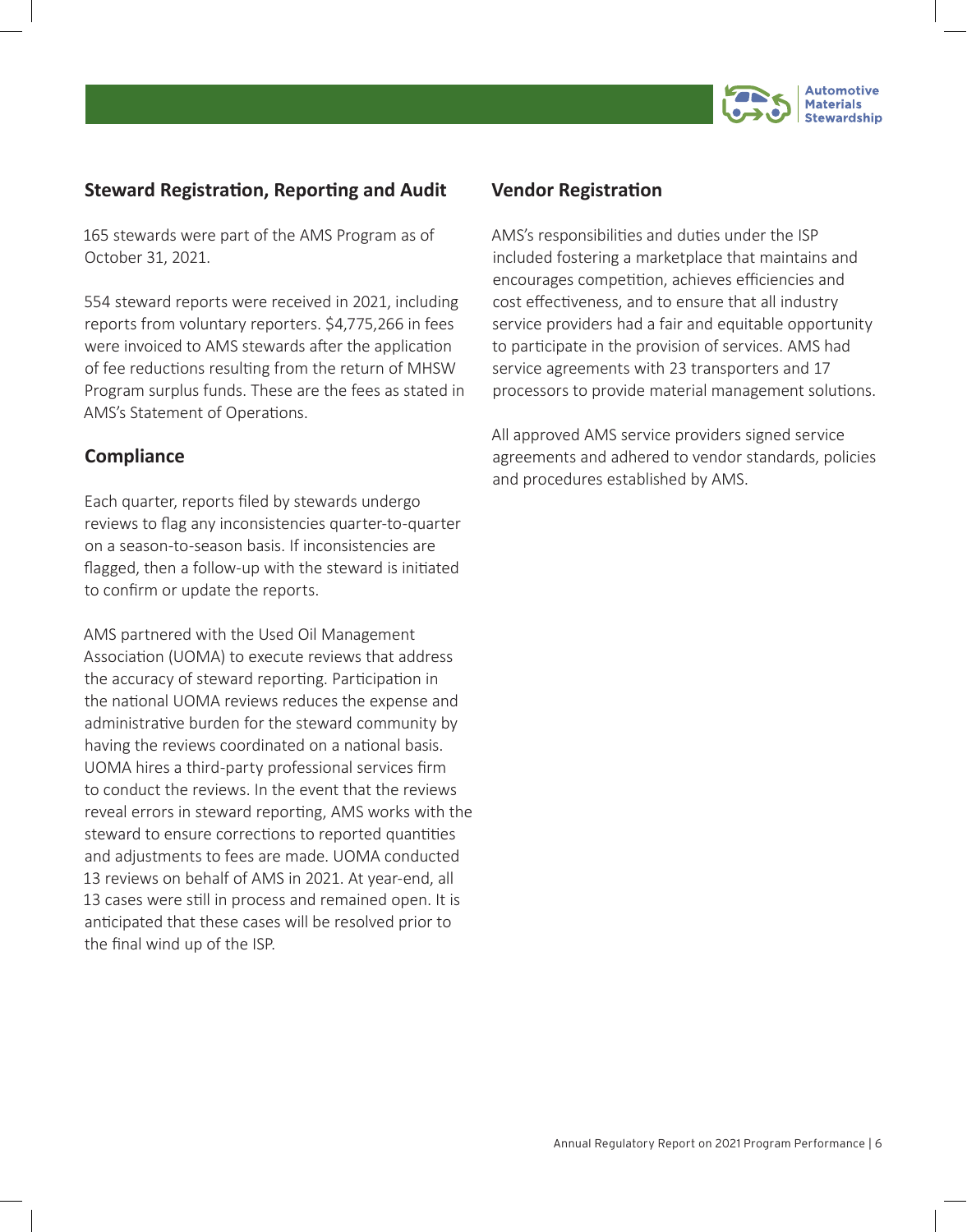

# **Accessibility**

Maintaining convenient and accessible collection sites enabled AMS to achieve consumer participation and maximize diversion activities. AMS provided financial incentives to its transporters to move material from generation sites to processors for recycling. The transporters were responsible for establishing and maintaining the relationship with the individual collection sites, except in the case of municipalities with which AMS contracted directly. The network was comprised of both public and private collection sites, including quick lubes, automotive dealerships, fleet management companies and industrial sites such as mines and quarries.

AMS had contracts with many municipalities and First Nations communities that offered collection services to their residents through permanent or seasonal depots or through special one-day collection events. Some service centres accepted automotive materials from do-it yourself consumers under grandfathered contracts with Stewardship Ontario, under its provisional certificate of approval for a province-wide waste management system. Those locations are listed below as 'Return-to-Retail.' The following chart details consumer accessibility by collector type for AMS in 2021:

| <b>Channel - Activity</b> | <b>Depots</b> | Events | <b>Return-to-Retail</b> | <b>Automotive</b><br><b>Incentive Program</b> |
|---------------------------|---------------|--------|-------------------------|-----------------------------------------------|
| Antifreeze                | 88            | 169    | 900                     | 11,540                                        |
| Oil Containers            | 88<br>169     |        | 903                     | 10,785                                        |
| Oil Filters               | 88            | 169    | 960                     | 10,752                                        |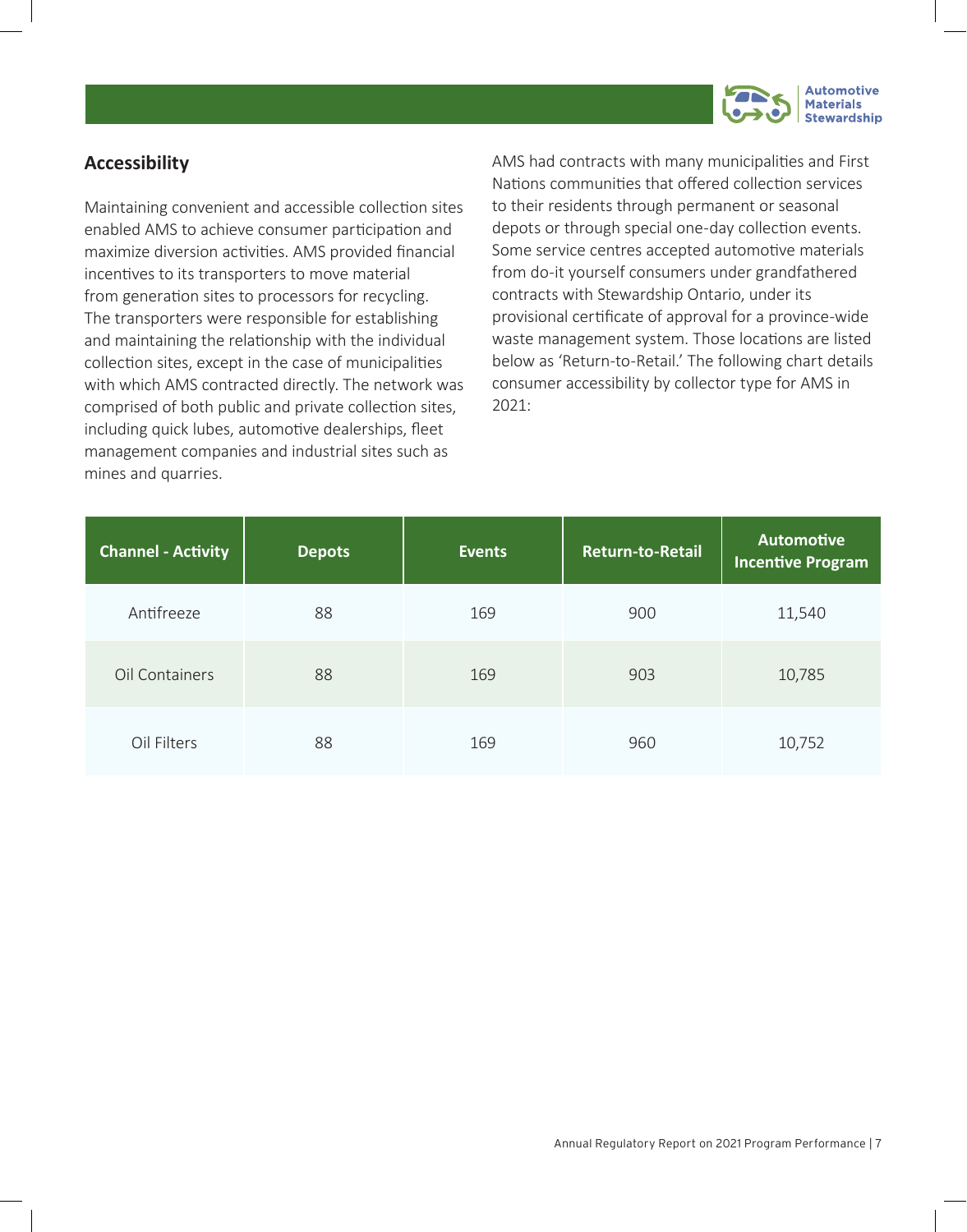#### **Automotive Materials Stewardship**

## **Program Performance Against Targets**

Each year AMS must meet certain minimum performance requirements as outlined in the ISP. For 2021, the performance targets related to the period of January 1 through September 30. The performance of all materials continued to be impacted in 2021 as a result of the economic impact of the COVID-19 pandemic. Of note, the 2021 performance targets were calculated in 2020 using quantities supplied to market in 2019 and were not updated to reflect the actual sales quantities for 2021. As expected, performance declines versus 2020 are generally in

line with the supply quantity declines. A consequence of the misalignment between the sales period used for setting targets and the performance period is that the targets for Oil Filters were not achieved. The ISP contains assumptions for converting supplied tonnes to the quantity available for collection and accounting for changes to quantities and weights such as the dilution of glycol or the weight of residual oil in used oil filters. The factors used to measure the performance for 2021 are below. The quantity available for collection is multiplied by the collection target rate (%) to calculate the target expressed in tonnes.

# **2021 Tonnes Collected and Diverted**

| <b>Material</b><br><b>Category</b> | <b>Available</b><br>for<br>Collection <sup>1</sup> | Collection/<br><b>Recycling</b><br><b>Target Rate</b><br>(%) | <b>Target</b><br>Tonnes <sup>2</sup> | <b>Actual</b><br>Collected/<br>Recycled<br>Tonnes <sup>3</sup> | <b>Actual</b><br>Collection/<br><b>Recycling</b><br>Rate (%) | Variance<br>to Target<br>(Tonnes) | <b>Prior Year</b><br>Collected/<br><b>Recycled</b><br>Tonnes <sup>4</sup> | <b>YOY</b><br>Variance %<br>Collected/<br><b>Recycled</b> | <b>YOY</b><br><b>Variance</b><br>% Steward<br>Supplied <sup>5</sup> |
|------------------------------------|----------------------------------------------------|--------------------------------------------------------------|--------------------------------------|----------------------------------------------------------------|--------------------------------------------------------------|-----------------------------------|---------------------------------------------------------------------------|-----------------------------------------------------------|---------------------------------------------------------------------|
| Antifreeze                         | 3,188                                              | 54%                                                          | 1,721                                | 1,761                                                          | 55%                                                          | 39                                | 2,336                                                                     | $-25%$                                                    | $-14%$                                                              |
| Oil<br>Containers                  | 2,617                                              | 72%                                                          | 1,885                                | 2,776                                                          | 106%                                                         | 892                               | 3,443                                                                     | $-19%$                                                    | $-23%$                                                              |
| Oil Filters                        | 6,521                                              | 89%                                                          | 5,804                                | 5,599                                                          | 86%                                                          | (205)                             | 7,387                                                                     | $-24%$                                                    | $-22%$                                                              |

<sup>1</sup>Available for Collection is using the quantity supplied to market in Q1- Q3, 2019 as of July 1, 2020, and not adjusted to account for sales declines because of the COVID-19 pandemic

<sup>2</sup> Annual Collection/ Recycling Target is using the quantity supplied to market in Q1- Q3, 2019 as of July 1, 2020

<sup>3</sup> Actual YTD Collected/ Recycled Tonnes represent AMS portion only for Q1-Q3, 2021

4 Prior Year Tonnes is the tonnes collected in Q1-Q4, 2020 as published in the 2020 Annual Filing to RPRA

<sup>5</sup>Variance % of Steward Supplied compares Q1-Q3, 2021 vs. Q1-Q4, 2020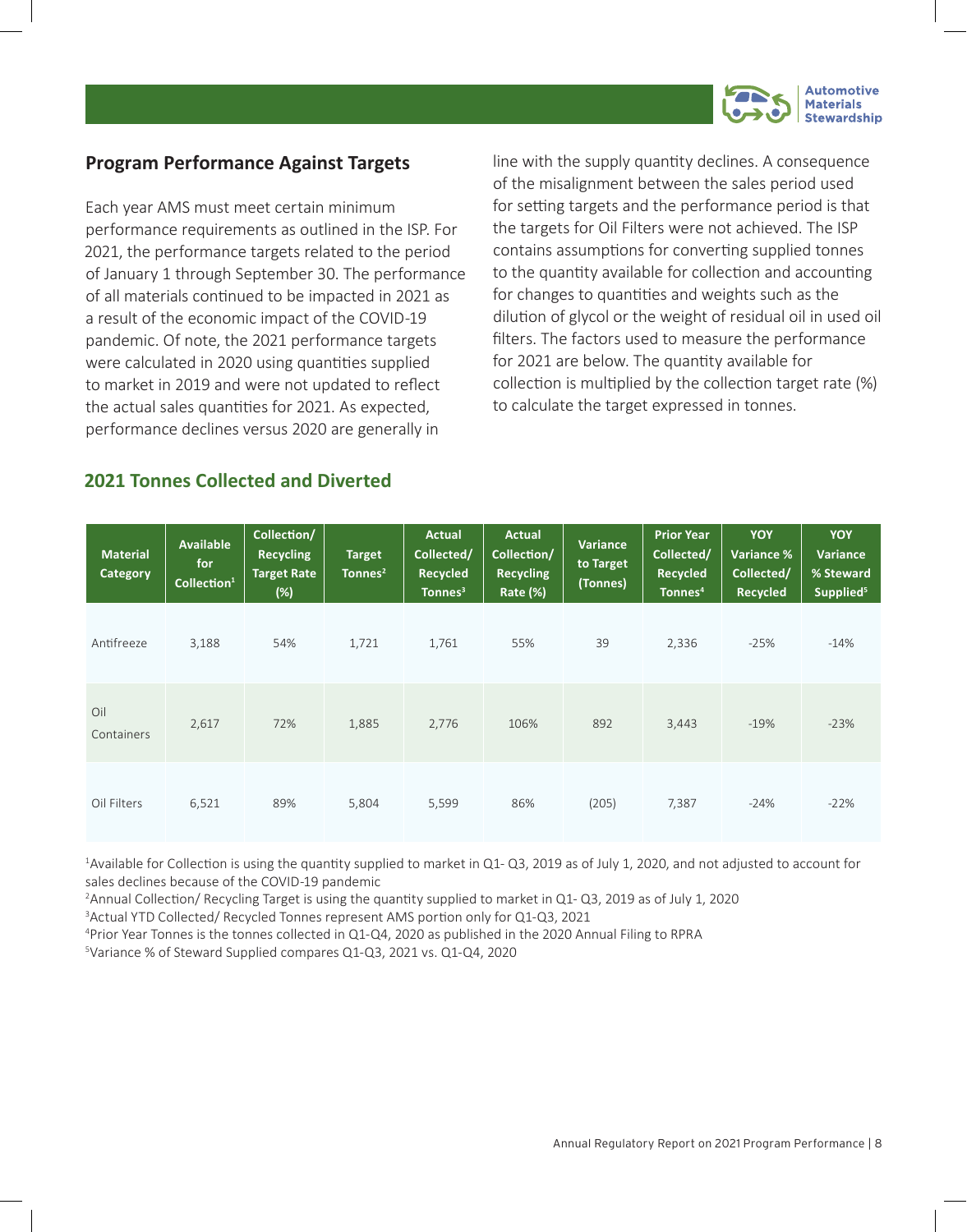

## **Promotion and Education**

#### **Overview**

Following the introduction of the Hazardous and Special Products (HSP) Regulation in June 2021, AMS completed the work to wind up material management operations and promotion and education activities under the ISP effective September 30, 2021.

Promotion and education initiatives to support the AMS program were designed to increase awareness, drive behaviour change and support collection channels (such as depot, events, return to retail and incentive partners) to achieve diversion targets.

AMS licensed the use of the Orange Drop brand and logo from Stewardship Ontario and used the Orange Drop brand when promoting AMS materials to residents. Stewardship Ontario retired the Orange Drop brand on September 30, 2021, and the registered trademark will be transferred to RPRA no earlier than June 1, 2022, along with all other related Orange Drop materials (social media, website, etc.).

#### **Website**

AMS made use of the Orange Drop website to increase public awareness about the program. The Orange Drop public awareness program and website ceased operations on September 30, 2021, the website was replaced with a single landing page that directs visitors to resources hosted by RPRA to dispose of household hazardous or special waste or find details about the Hazardous and Special Products Regulation.

The Orange Drop (makethedrop.ca) website saw over 48,000 visitors in 2021, down 43% from 2020. In 2021, there were no campaigns directing residents to the website, and it functioned solely as a landing page beyond September 30, 2021.

## **Advertising**

As the Orange Drop program was ceasing operations in 2021, no advertising was done for this program during the year.

## **Social Media**

Orange Drop's Twitter and Facebook accounts concluded all activity on September 30, 2021, and will be transferred to RPRA no earlier than June 1, 2022. These social media accounts were used to educate residents about Orange Drop materials and promote the drop-off locator tool and collection events featured on the website. Orange Drop Twitter and Facebook posts generated over 20,000 impressions, 522 engagements and 275 links clicked from January to September before concluding activity on September 30, 2021.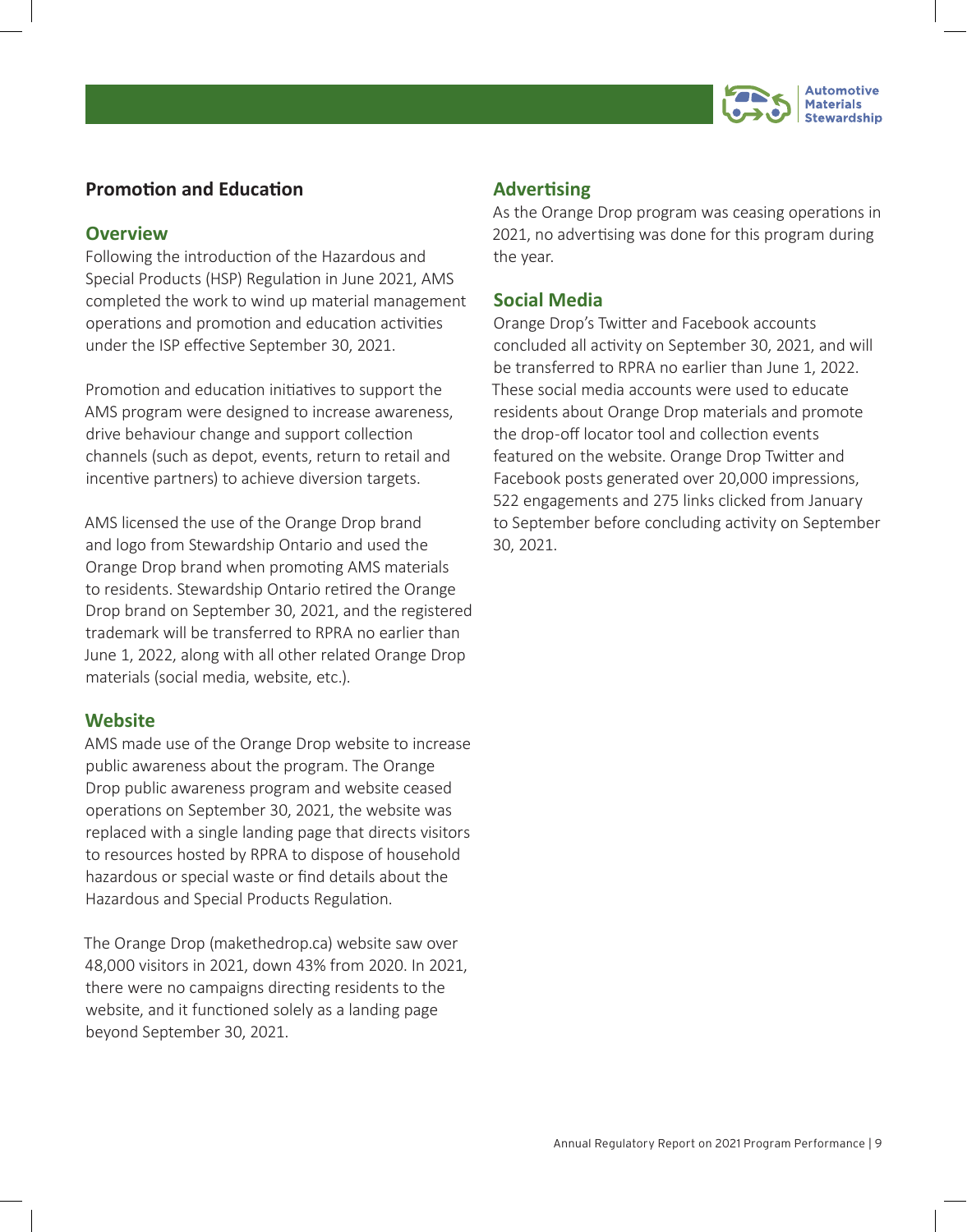

# **Status of MHSW Surplus Funds as of December 31, 2021**

| <b>Material</b><br>Category | <b>MHSW Surplus</b><br><b>Funds Received</b><br>for Distribution | Portion of<br><b>Funds In</b><br><b>Restricted</b><br><b>Reserves</b> | <b>2020 Fee</b><br><b>Reduction</b><br><b>Applied</b> | <b>2021 Fee</b><br><b>Reduction</b><br><b>Applied</b> | <b>Total Fee</b><br><b>Reductions</b><br><b>Applied</b> | <b>Unrestricted</b><br><b>Surplus Funds</b><br>Remaining | <b>Total Surplus</b><br><b>Funds</b><br>Remaining |
|-----------------------------|------------------------------------------------------------------|-----------------------------------------------------------------------|-------------------------------------------------------|-------------------------------------------------------|---------------------------------------------------------|----------------------------------------------------------|---------------------------------------------------|
| Antifreeze                  | \$1,901,200                                                      | \$95,000                                                              | $$$ (839,136)                                         | \$(1,163,372)                                         | \$(2,002,507)                                           | \$(196, 307)                                             | \$(101, 307)                                      |
| Oil Containers              | \$7,971,600                                                      | \$341,300                                                             | \$(4,064,668)                                         | $$$ (3,811,385)                                       | \$(7,876,053)                                           | \$(245,753)                                              | \$95,547                                          |
| Oil Filters                 | \$8,743,300                                                      | \$387,000                                                             | \$(2,787,622)                                         | \$(4,448,003)                                         | \$(7,235,625)                                           | \$1,120,675                                              | \$1,507,675                                       |

Remaining MHSW surplus funds, including any residual funds transferred to AMS from Stewardship Ontario, will be distributed in accordance with the MHSW Program Wind-Up Plan approved by RPRA, as amended from time to time.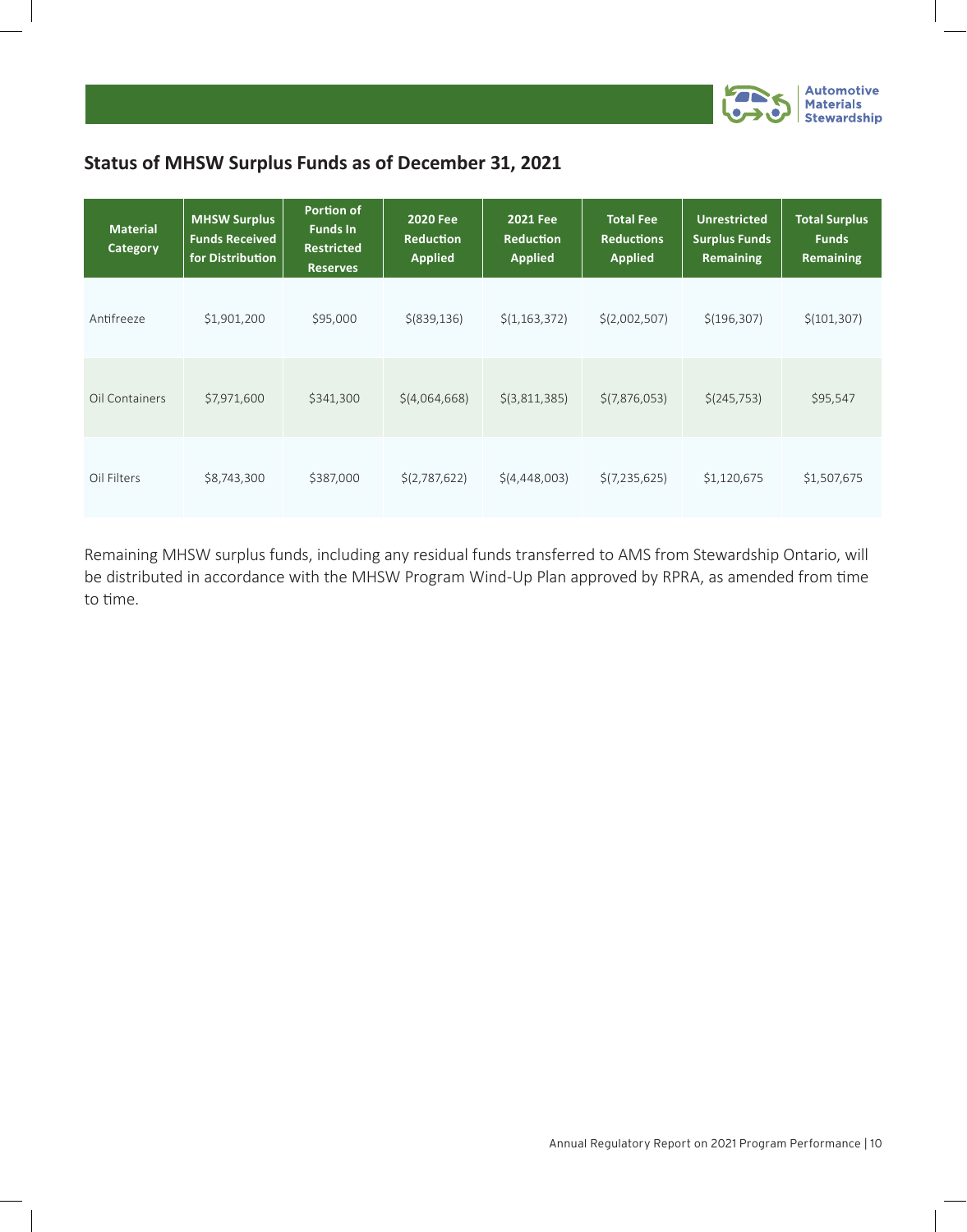

# **SECTION 2** 2021 Audited Financial Statements

Annual Regulatory Report on 2021 Program Performance | 11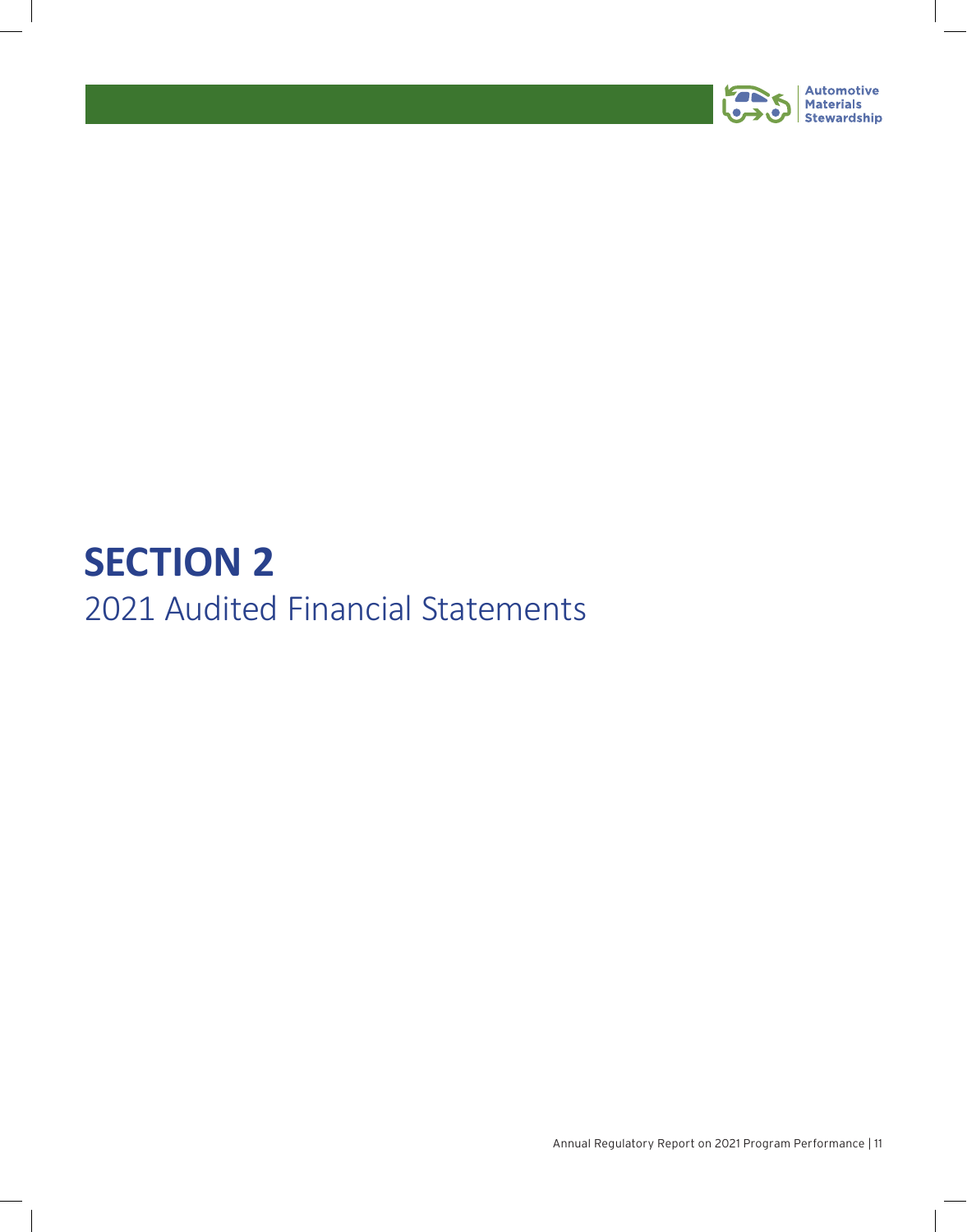# **Automotive Materials Stewardship Inc.**

**Financial Statements For the period ended September 30, 2021**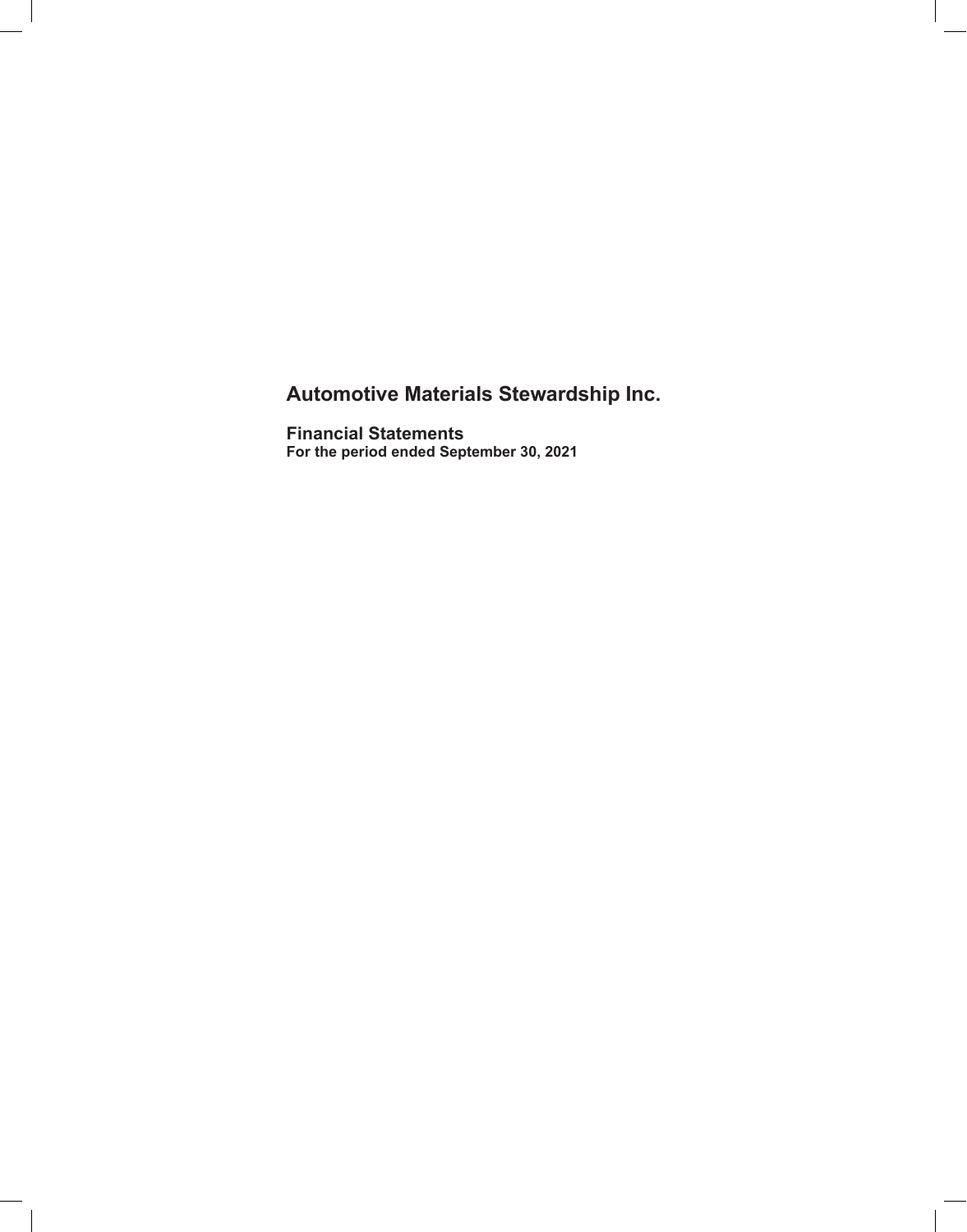# **Automotive Materials Stewardship Inc.**

**Financial Statements For the period ended September 30, 2021**

|                                     | <b>Contents</b> |
|-------------------------------------|-----------------|
| <b>Independent Auditor's Report</b> | $2 - 3$         |
| <b>Financial Statements</b>         |                 |
| <b>Balance Sheet</b>                | 4               |
| Statement of Changes in Net Assets  | 5               |
| <b>Statement of Operations</b>      | 6               |
| <b>Statement of Cash Flows</b>      | 7               |
| Notes to Financial Statements       | $8 - 11$        |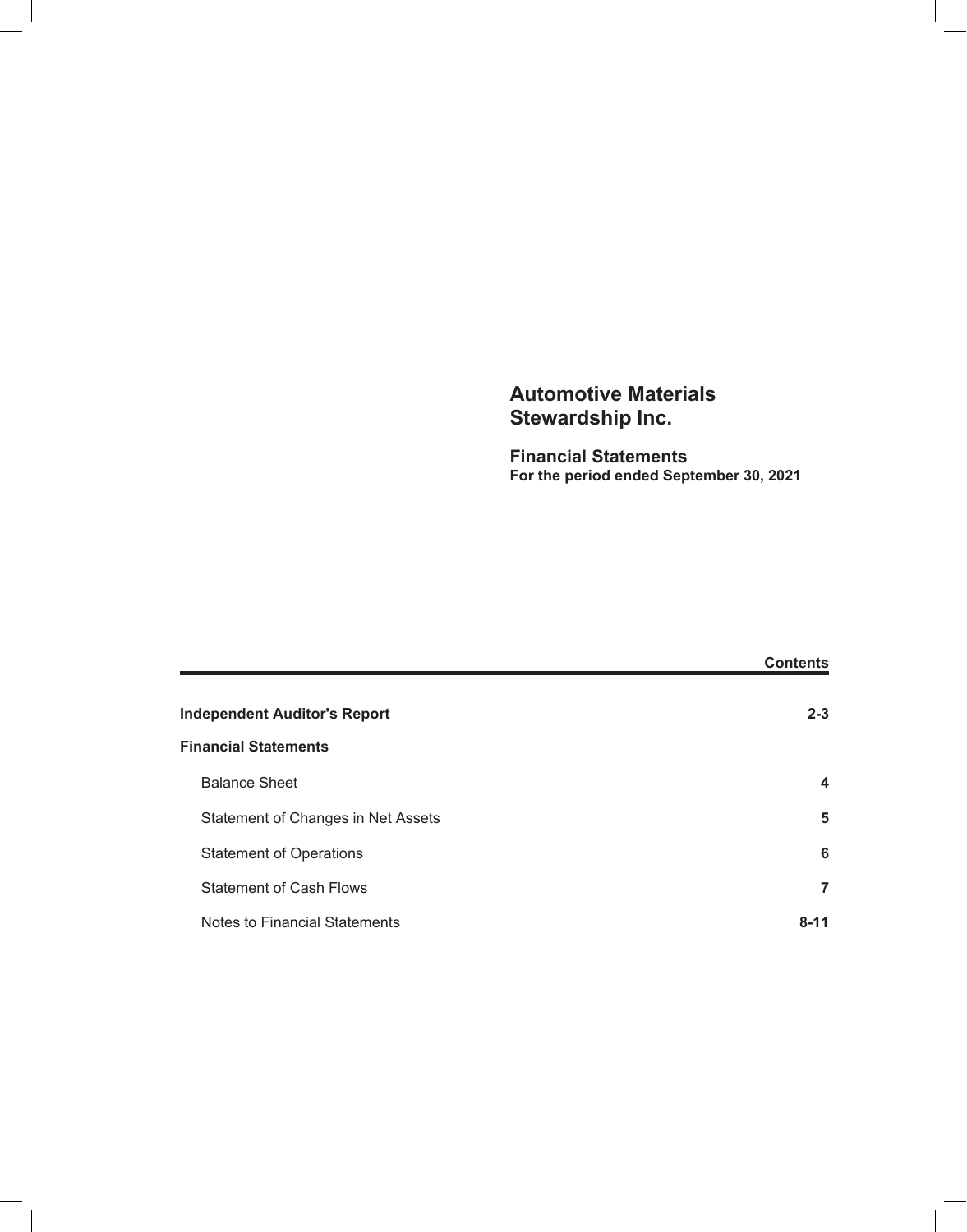

Tel: 416 865 0200 Fax: 416 865 0887 **www.bdo.ca**

BDO Canada LLP 222 Bay Street Suite 2200, P.O. Box 131 Toronto, ON M5K 1H1 Canada

# **Independent Auditor's Report**

#### **To the Members of Automotive Materials Stewardship Inc.**

#### **Opinion**

We have audited the financial statements of Automotive Materials Stewardship Inc. (the "Organization"), which comprise the balance sheet as at September 30, 2021, and the statements of changes in net assets, operations and cash flows for the period then ended, and notes to the financial statements, including a summary of significant accounting policies.

In our opinion, the accompanying financial statements present fairly, in all material respects, the financial position of the Organization as at September 30, 2021, and its results of operations and its cash flows for the period then ended in accordance with Canadian accounting standards for not-for-profit organizations.

#### **Basis for Opinion**

We conducted our audit in accordance with Canadian generally accepted auditing standards. Our responsibilities under those standards are further described in the *Auditor's Responsibilities for the Audit of the Financial Statements* section of our report. We are independent of the Organization in accordance with the ethical requirements that are relevant to our audit of the financial statements in Canada, and we have fulfilled our other ethical responsibilities in accordance with these requirements. We believe that the audit evidence we have obtained is sufficient and appropriate to provide a basis for our opinion.

#### **Responsibilities of Management and Those Charged with Governance for the Financial Statements**

Management is responsible for the preparation and fair presentation of these financial statements in accordance with Canadian accounting standards for not-for-profit organizations, and for such internal control as management determines is necessary to enable the preparation of financial statements that are free from material misstatement, whether due to fraud or error.

In preparing the financial statements, management is responsible for assessing the Organization's ability to continue as a going concern, disclosing, as applicable, matters related to going concern and using the going concern basis of accounting unless management either intends to liquidate the Organization or to cease operations, or has no realistic alternative but to do so.

Those charged with governance are responsible for overseeing the Organization's financial reporting process.

#### **Auditor's Responsibilities for the Audit of the Financial Statements**

Our objectives are to obtain reasonable assurance about whether the financial statements as a whole are free from material misstatement, whether due to fraud or error, and to issue an auditor's report that includes our opinion. Reasonable assurance is a high level of assurance, but is not a guarantee that an audit conducted in accordance with Canadian generally accepted auditing standards will always detect a material misstatement when it exists. Misstatements can arise from fraud or error and are considered material if, individually or in the aggregate, they could reasonably be expected to influence the economic decisions of users taken on the basis of these financial statements.

BDO Canada LLP, a Canadian limited liability partnership, is a member of BDO International Limited, a UK company limited by guarantee, and forms part of the international BDO network of independent member firms.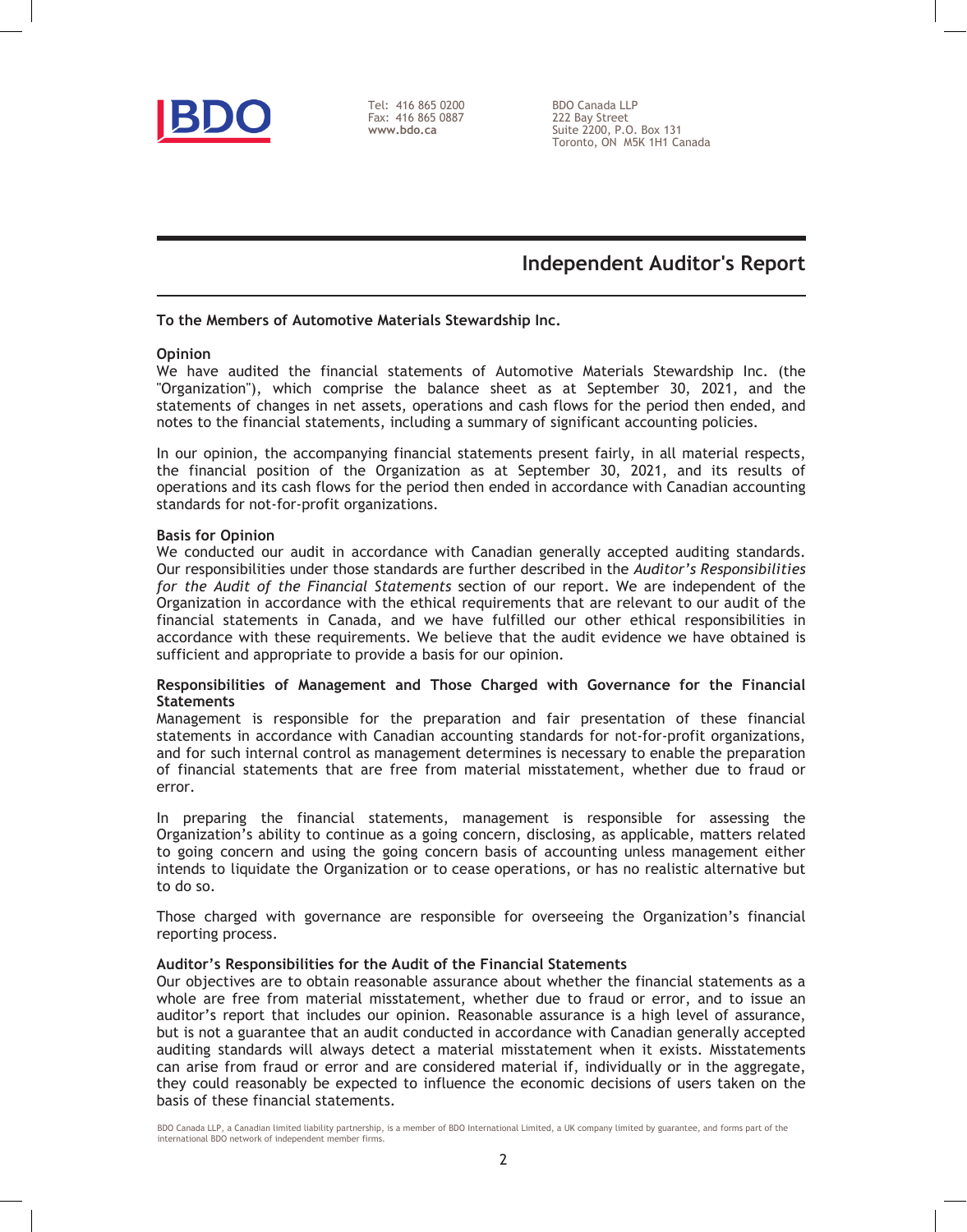

As part of an audit in accordance with Canadian generally accepted auditing standards, we exercise professional judgment and maintain professional skepticism throughout the audit. We also:

- Identify and assess the risks of material misstatement of the financial statements, whether due to fraud or error, design and perform audit procedures responsive to those risks, and obtain audit evidence that is sufficient and appropriate to provide a basis for our opinion. The risk of not detecting a material misstatement resulting from fraud is higher than for one resulting from error, as fraud may involve collusion, forgery, intentional omissions, misrepresentations, or the override of internal control.
- Obtain an understanding of internal control relevant to the audit in order to design audit procedures that are appropriate in the circumstances, but not for the purpose of expressing an opinion on the effectiveness of the Organization's internal control.
- Evaluate the appropriateness of accounting policies used and the reasonableness of accounting estimates and related disclosures made by management.
- Conclude on the appropriateness of management's use of the going concern basis of accounting and, based on the audit evidence obtained, whether a material uncertainty exists related to events or conditions that may cast significant doubt on the Organization's ability to continue as a going concern. If we conclude that a material uncertainty exists, we are required to draw attention in our auditor's report to the related disclosures in the financial statements or, if such disclosures are inadequate, to modify our opinion. Our conclusions are based on the audit evidence obtained up to the date of our auditor's report. However, future events or conditions may cause the Organization to cease to continue as a going concern.
- Evaluate the overall presentation, structure and content of the financial statements, including the disclosures, and whether the financial statements represent the underlying transactions and events in a manner that achieves fair presentation.

We communicate with those charged with governance regarding, among other matters, the planned scope and timing of the audit and significant audit findings, including any significant deficiencies in internal control that we identify during our audit.

BDO Canada LLP

Chartered Professional Accountants, Licensed Public Accountants

Toronto, Ontario March 28, 2022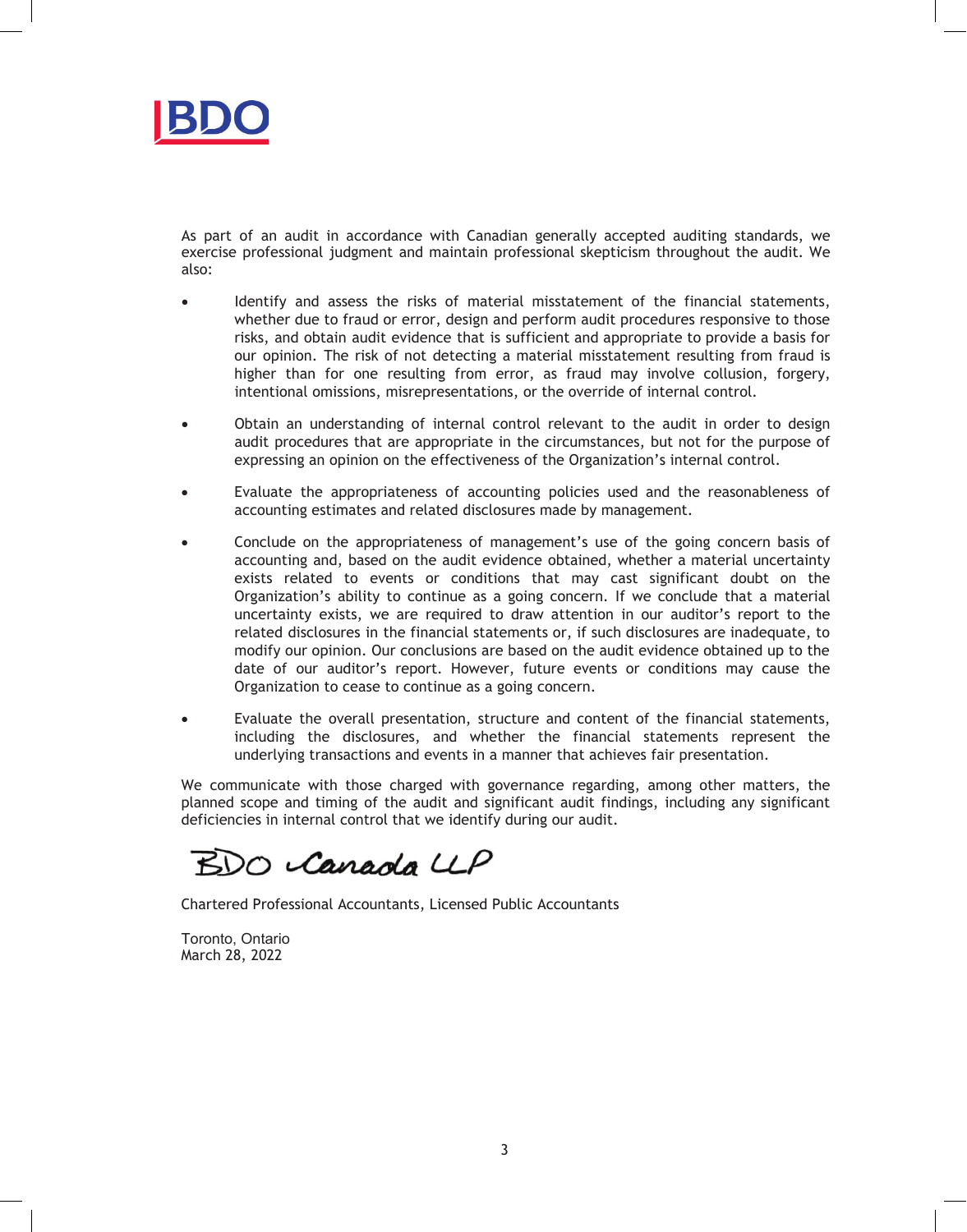|                                                                                                                                   |    | 2021                              | September 30, December 31,<br>2020       |
|-----------------------------------------------------------------------------------------------------------------------------------|----|-----------------------------------|------------------------------------------|
| <b>Assets</b>                                                                                                                     |    |                                   |                                          |
| <b>Current</b><br>Cash<br>Accounts receivable (Note 2)<br>Prepaid expenses                                                        | S. | 12,891,387<br>466,797<br>16,065   | \$19,293,513<br>405,180<br>6,901         |
|                                                                                                                                   |    | \$13,374,249                      | \$19,705,594                             |
| <b>Liabilities and Net Assets</b>                                                                                                 |    |                                   |                                          |
| Current<br>Accounts payable and accrued liabilities (Note 2)<br>AMS Restricted Reserve Fund (Note 4)<br>Deferred revenue (Note 4) | S. | 2,883,773<br>823,300<br>1,062,336 | \$<br>2,420,880<br>823,300<br>10,201,202 |
|                                                                                                                                   |    | 4,769,409                         | 13,445,382                               |
| <b>Net Assets</b><br>Unrestricted                                                                                                 |    | 8,604,840                         | 6,260,212                                |
|                                                                                                                                   |    | \$13,374,249                      | \$19,705,594                             |
|                                                                                                                                   |    |                                   |                                          |

# **Automotive Materials Stewardship Inc. Balance Sheet**

On behalf of the Board:

\_ Director

Annual Regulatory Report on 2021 Program Performance | 16 The accompanying notes are an integral part of these financial statements.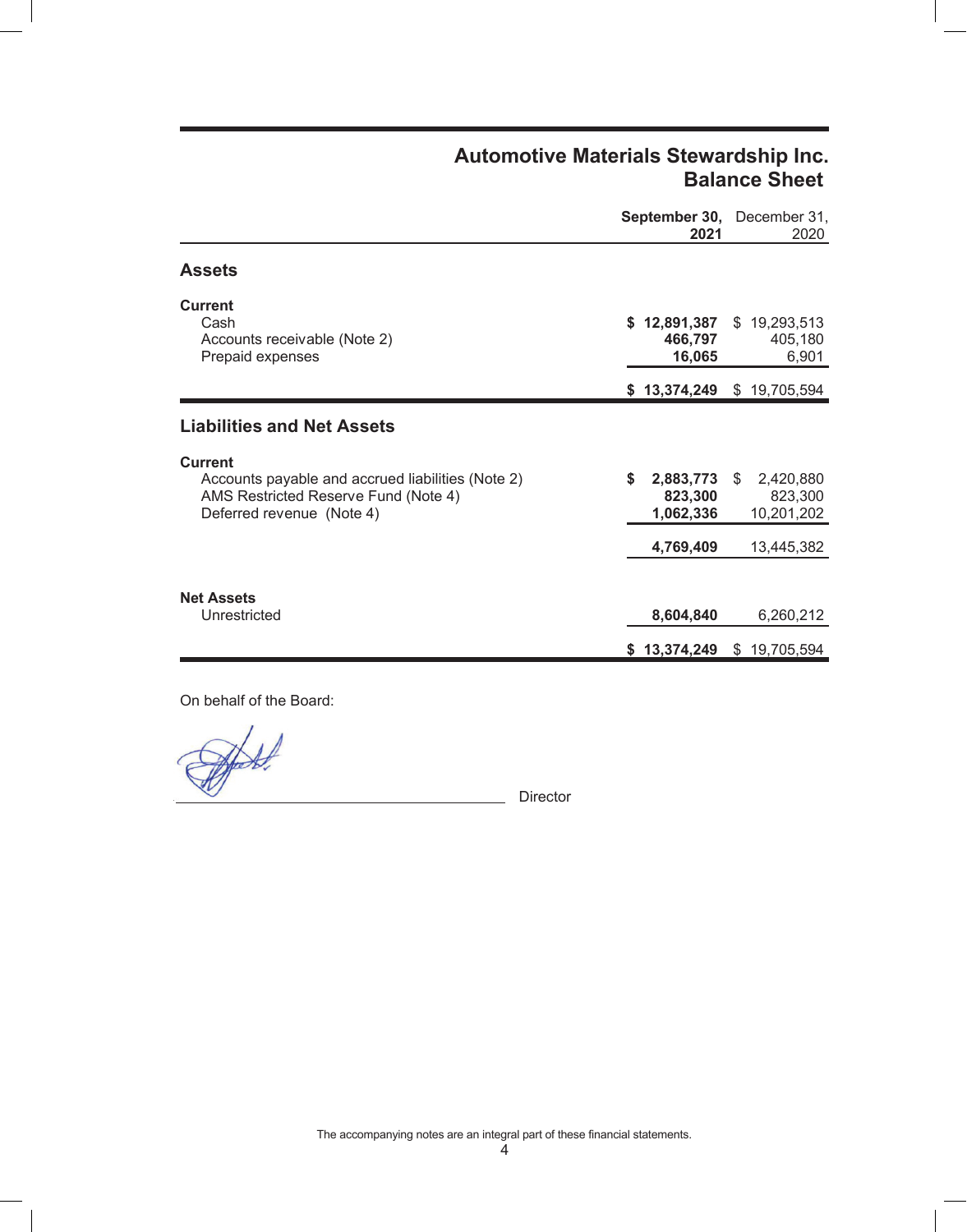# **Automotive Materials Stewardship Inc. Statement of Changes in Net Assets**

**For the period ended September 30, 2021**

|                                                | <b>Unrestricted</b> | <b>Internally</b><br><b>Restricted</b> |    | Total     |
|------------------------------------------------|---------------------|----------------------------------------|----|-----------|
| <b>Balance, beginning of period</b>            | $$6,260,212$ \$     | $\blacksquare$                         | S. | 6,260,212 |
| Excess of revenue over expenses for the period | 2,344,628           | $\blacksquare$                         |    | 2,344,628 |
| <b>Balance, end of period</b>                  | $$8,604,840$ \$     | $\blacksquare$                         | S. | 8,604,840 |

For the year ended December 31, 2020

|                                              |    | Unrestricted    | Internally<br>Restricted | Total       |
|----------------------------------------------|----|-----------------|--------------------------|-------------|
| Balance, beginning of year                   | S. | 5,566,756 \$    |                          | \$5,566,756 |
| Excess of revenue over expenses for the year |    | 693,456         |                          | 693,456     |
| Balance, end of year                         |    | $$6,260,212$ \$ | ٠                        | 6,260,212   |

The accompanying notes are an integral part of these financial statements.<br> $\overline{\phantom{a}}$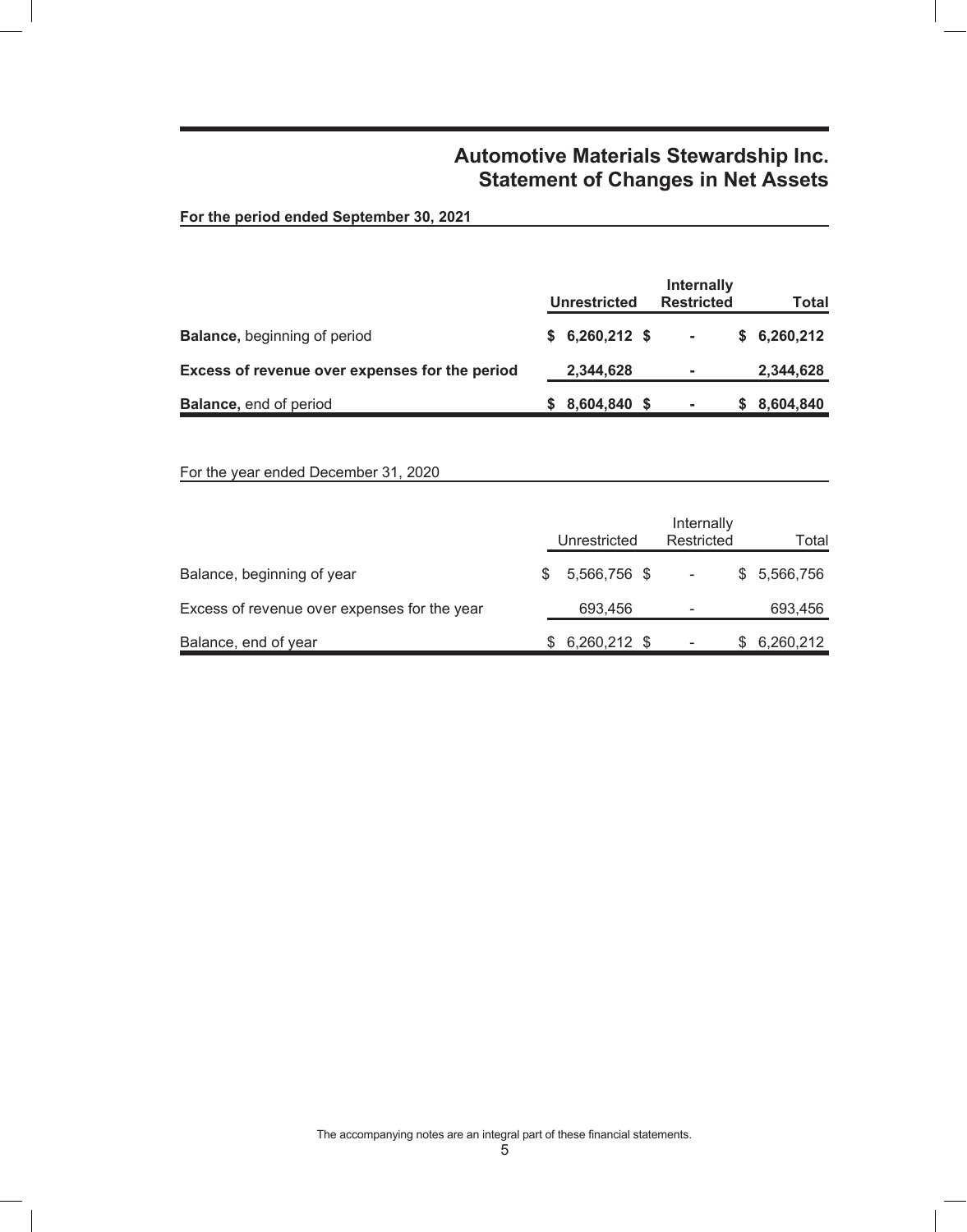# **Automotive Materials Stewardship Inc. Statement of Operations**

|                                                                                                                                                                          |    | For the<br>period ended<br>2021                             | For the<br>year ended<br>September 30, December 31,<br>2020        |
|--------------------------------------------------------------------------------------------------------------------------------------------------------------------------|----|-------------------------------------------------------------|--------------------------------------------------------------------|
| <b>Revenue</b><br>Fee revenue<br>Surplus fund transfer (Note 4)<br>Supply chain income (Note 2)<br>Investment income                                                     | \$ | 4,765,736<br>9,138,866<br>1,082,166<br>96,613<br>15,083,381 | \$<br>8,502,551<br>7,591,599<br>1,719,238<br>177,435<br>17,990,823 |
| <b>Expenses</b><br>Material management costs (Note 3)<br>Program management (Note 2)<br>Resource Productivity and Recovery Authority (Note 5)<br>Promotion and education |    | 11,112,362<br>1,511,836<br>107,055<br>7,500                 | 15,038,596<br>1,938,379<br>291,765<br>28,627                       |
| Excess of revenue over expenses for the period                                                                                                                           | S. | 12,738,753<br>2,344,628                                     | \$<br>17,297,367<br>693,456                                        |

The accompanying notes are an integral part of these financial statements.<br>C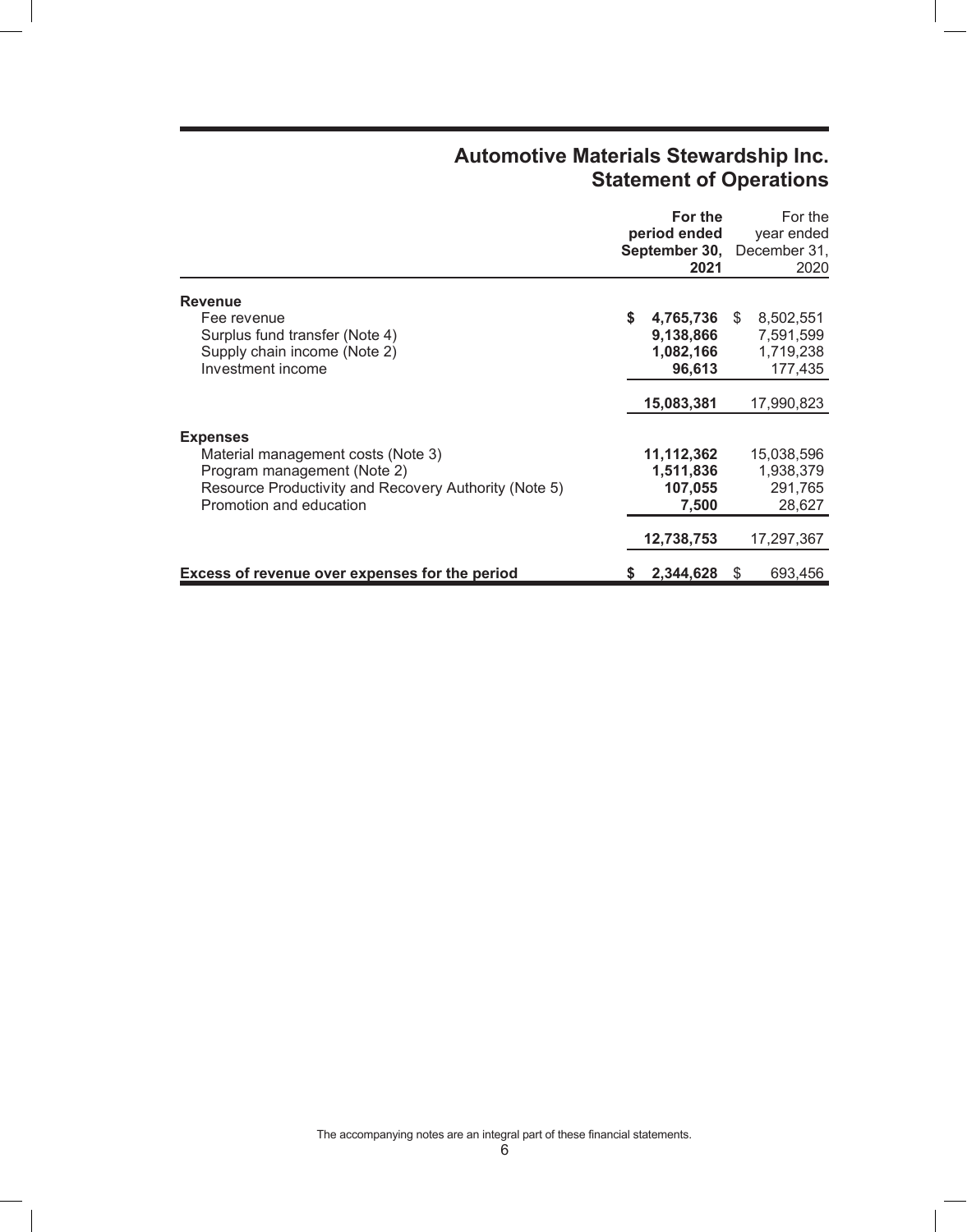# **Automotive Materials Stewardship Inc. Statement of Cash Flows**

|                                                                                                                                                                                                                                                          | For the<br>period ended<br>September 30,<br>2021  |  | For the<br>year ended<br>December 31,<br>2020        |
|----------------------------------------------------------------------------------------------------------------------------------------------------------------------------------------------------------------------------------------------------------|---------------------------------------------------|--|------------------------------------------------------|
| Cash provided by (used in)                                                                                                                                                                                                                               |                                                   |  |                                                      |
| <b>Operating activities</b><br>Excess of revenue over expenses for the period<br>Adjustments to reconcile excess of revenue<br>over expenses for the period to cash provided by<br>operating activities<br>Changes in non-cash working capital balances: | \$<br>2,344,628 \$                                |  | 693,456                                              |
| Accounts receivable<br>Prepaid expenses<br>Accounts payable and accrued liabilities<br><b>AMS Restricted Reserve Fund</b><br>Deferred revenue                                                                                                            | (61, 617)<br>(9, 164)<br>462,893<br>(9, 138, 866) |  | 761,057<br>7,890<br>209,909<br>823,300<br>10,201,202 |
|                                                                                                                                                                                                                                                          | (6,402,126)                                       |  | 12,696,814                                           |
| <b>Investing activities</b><br>Proceeds from investments                                                                                                                                                                                                 |                                                   |  | 3,094,505                                            |
| Increase (decrease) in cash during the period                                                                                                                                                                                                            | (6,402,126)                                       |  | 15,791,319                                           |
| <b>Cash, beginning of period</b>                                                                                                                                                                                                                         | 19,293,513                                        |  | 3,502,194                                            |
| Cash, end of period                                                                                                                                                                                                                                      | \$12,891,387                                      |  | \$19,293,513                                         |

Annual Regulatory Report on 2021 Program Performance | 19 The accompanying notes are an integral part of these financial statements.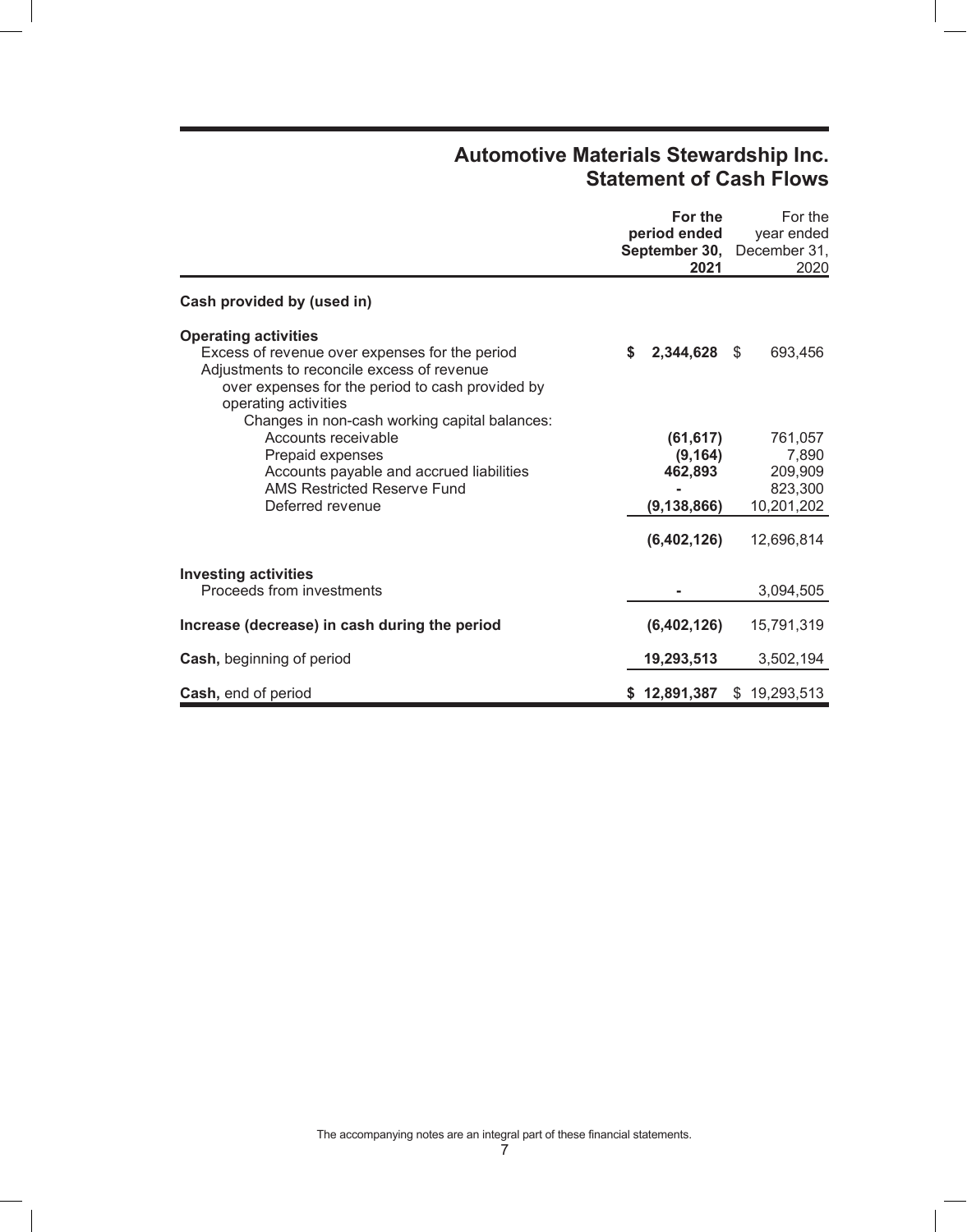#### **September 30, 2021**

#### **1. Significant Accounting Policies**

The following is a summary of significant accounting policies of the Organization:

(a) Business Organization and Operations

The Automotive Materials Stewardship Inc. (the "Organization") was incorporated on March 15, 2016 under the Canadian Not-for-profit Corporations Act. The Organization is a not-for-profit organization and as such is not subject to income taxes.

The purpose of the Organization is to design, implement and operate waste diversion programs for Automotive Materials at their end of useful life. These materials include used anti-freeze, empty oil containers, and used oil filters. On April 1, 2017, the Organization began operating a waste diversion program in Ontario for automotive materials in accordance with an Industry Stewardship Plan ("ISP") that was approved by the Resource Productivity and Recovery Authority ("RPRA") on August 10, 2016.

The new draft regulation for Hazardous and Special Products ("HSP") in Ontario was made on June 3, 2021, ushering the wind-up of operations under the ISP effective September 30, 2021. Under the new regulation, producers are responsible for achieving certain regulatory obligations. Producers may meet their obligations acting on their own or by retaining the services of a Producer Responsibility Organization ("PRO"), the Organization will launch its services as a PRO with operations commencing October 1, 2021. The Organization will continue to secure collection, hauling and processing services for used antifreeze and its containers, empty oil containers and used oil filters.

(b) Basis of Accounting

The financial statements have been prepared using Canadian accounting standards for not-for-profit organizations.

(c) Revenue Recognition

Fee revenue is based on reported tonnages for members with signed Membership Agreements with the Organization. Revenue is recognized when tonnage is reported, fees are received or receivable and collection is reasonably assured. Revenue arising from member reported tonnages or adjustments for prior years' obligations and revenues resulting from compliance and enforcement activities are recognized when the amount can be reasonably estimated and collection is reasonably assured.

Supply chain income is recognized on a cost recovery basis when costs are incurred and collection is reasonable assured.

(d) Financial Instruments

Fixed income investments are valued at year-end quoted market prices. Realized and unrealized gains (losses) are recorded in the statement of operations. The Organization accounts for these investments on a settlement date basis and transaction costs associated with these investment activities are included in the statement of operations. These investments have been presented according to their contractual maturity dates.

Unless otherwise noted, the Organization initially measures its financial assets and liabilities at fair value and subsequently measures its financial assets and liabilities at amortized cost.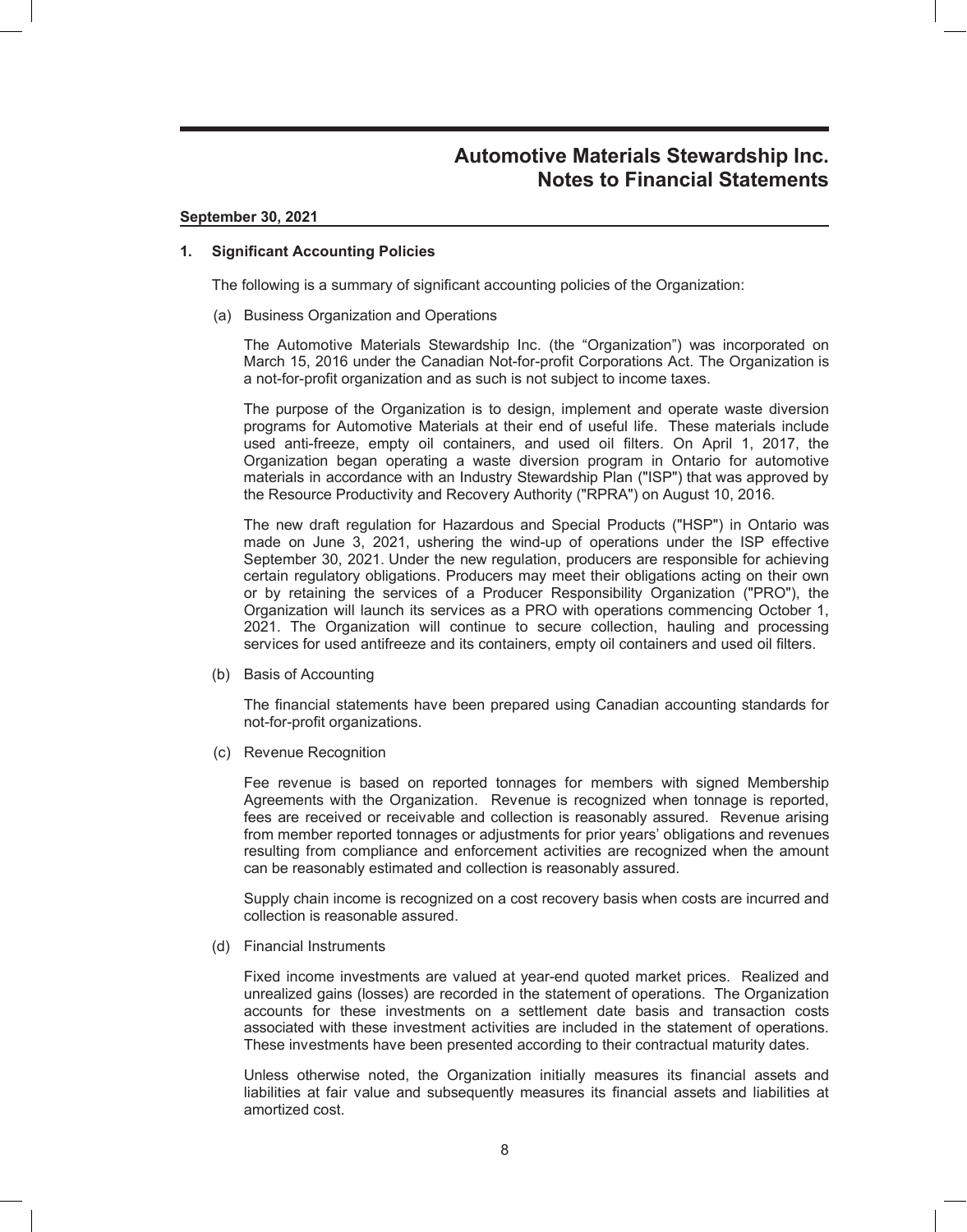#### **September 30, 2021**

#### **1. Significant Accounting Policies - (Continued)**

(e) Use of Estimates

The preparation of financial statements in accordance with Canadian accounting standards for not-for-profit organizations requires management to make estimates and assumptions that affect the reported amounts of assets and liabilities at the date of the financial statements, and the reported amounts of revenues and expenses during the reporting period. Actual results could differ from management's best estimates as additional information becomes available in the future.

#### **2. Significant Contracts**

(a) Canadian Stewardship Services Alliance ("CSSA")

Effective January 1, 2017, the Organization entered into a three year Management Service Agreement ("MSA") with CSSA for management services including administrative and technical support, other services and facilities for administrative, technical and reporting activities, with automatic one year renewals. During the period, charges totaling \$1,351,872 (2020 - \$1,750,000) were paid to CSSA pursuant to this contract.

Included in accounts payable and accrued liabilities is \$169,735 (2020 - \$169,811) owing to CSSA.

(b) Stewardship Ontario ("SO")

Effective February 2, 2017, the Organization entered into a three year Supply Chain Agreement with SO. The Organization was previously part of the MHSW program in SO. On April 1, 2017, the Organization established its own supply chain and assumed the entire collection, transportation, and recycling of automotive materials for both members of the Organization and SO. On March 1, 2020 the agreement was amended to extend the term to June 30, 2021. Each year, SO will purchase their respective market share of automotive materials tonnage credits from the Organization. During the period, the Organization charged \$1,082,165 (2020 - \$1,719,238) to SO pursuant to this contract.

Included in accounts receivable is \$79,304 receivable from SO (2020 - \$62,662).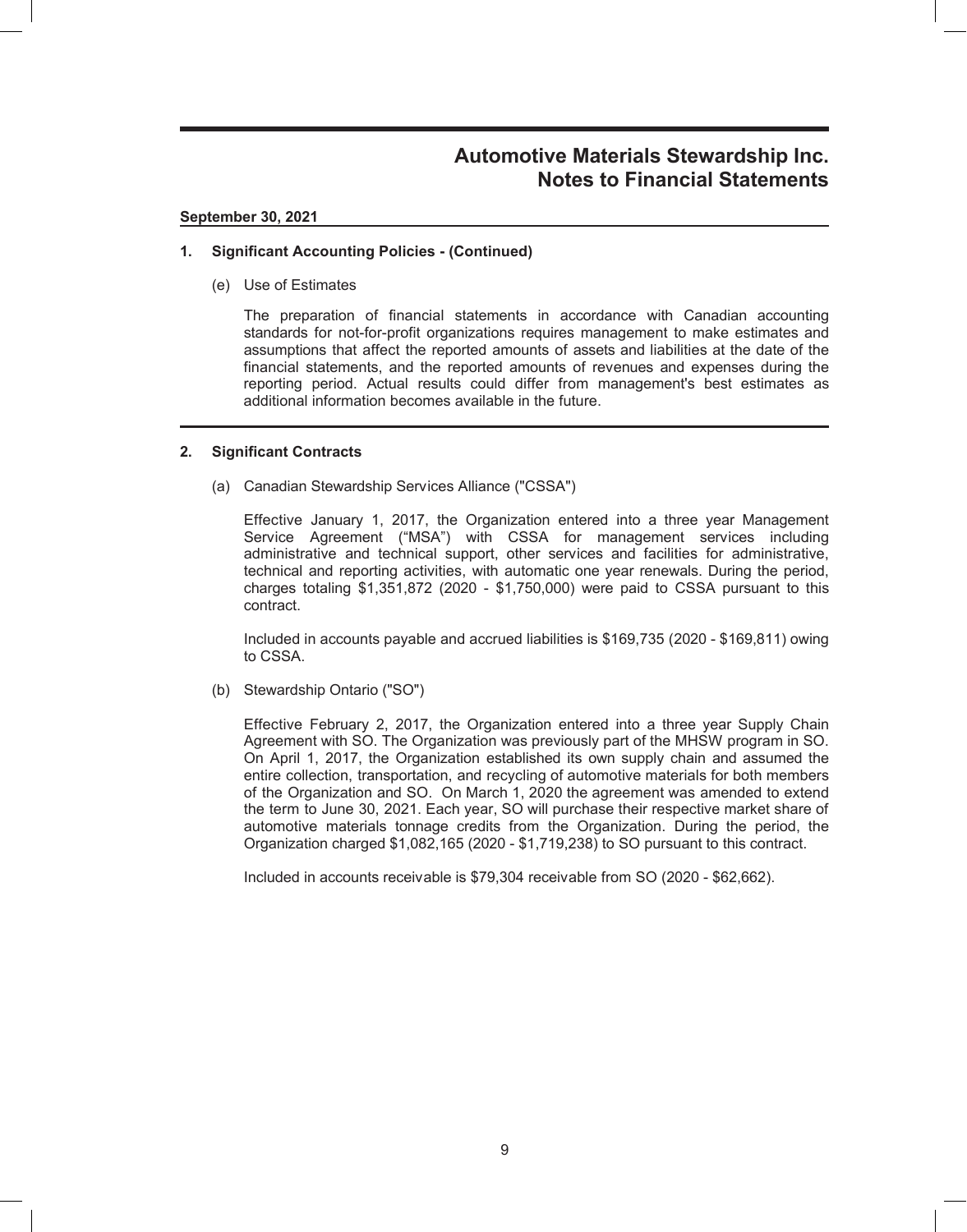**September 30, 2021**

#### **3. Material Management Costs**

Material management costs include all costs related to the collection, transportation and processing of materials managed through the program.

#### **4. Deferred Revenue and Fund Transfer**

On September 30, 2021, SO's MHSW Program will be wound up and the Organization's operational responsibility under the ISP for automotive materials, operated since 2017, will end. Materials managed under the Organization's ISP, as well as other materials included in the MHSW Program, will be managed according to an Individual Producer Responsibility ("IPR") framework. The implementation of IPR will replace the collective responsibility for managing materials that producers have had under the ISP. The Organization will to become a PRO effective October 1, 2022 and continue providing producers with efficient services to carry out their individual responsibilities.

As part of the MHSW wind up plan, MHSW stewards should share in the financial benefits and burdens associated with disbursement of MHSW surplus funds and any wind up costs resulting from the transition. In part, SO submitted an ISO Surplus Transfer Addendum to the RPRA. In accordance with RPRA's conditions regarding its approval of the ISO Surplus Transfer Addendum, in fiscal 2020, SO transferred surplus funds to the Organization in the amount of \$18,616,100. The AMS and SO Surplus Transfer Agreement was signed and dated on July 9, 2020. Of the \$18,616,100 funds received, the Organization is to allocate a minimum of \$823,300 into a restricted reserve fund (the "AMS Restricted Reserve Fund"), which will be used in the event of a transition delay to fund SO's compensable expenses in relation to the wind up. The balance of the funds not designated as AMS Restricted Reserve Fund of \$17,792,800 will be used to fund fee reductions to the Organization's Stewards. As at September 30, 2021, \$9,138,866 (2020 - \$7,591,599) of the unrestricted funds were recognized into revenue in alignment with the steward fee reduction recognized.

#### **5. Resource Productivity and Recovery Authority ("RPRA")**

RPRA and the Organization entered into an Industry Stewardship Plan Agreement in August 2016. Under this agreement, the Organization is required to pay fees to RPRA for monitoring and program oversight activities it provides to the Organization.